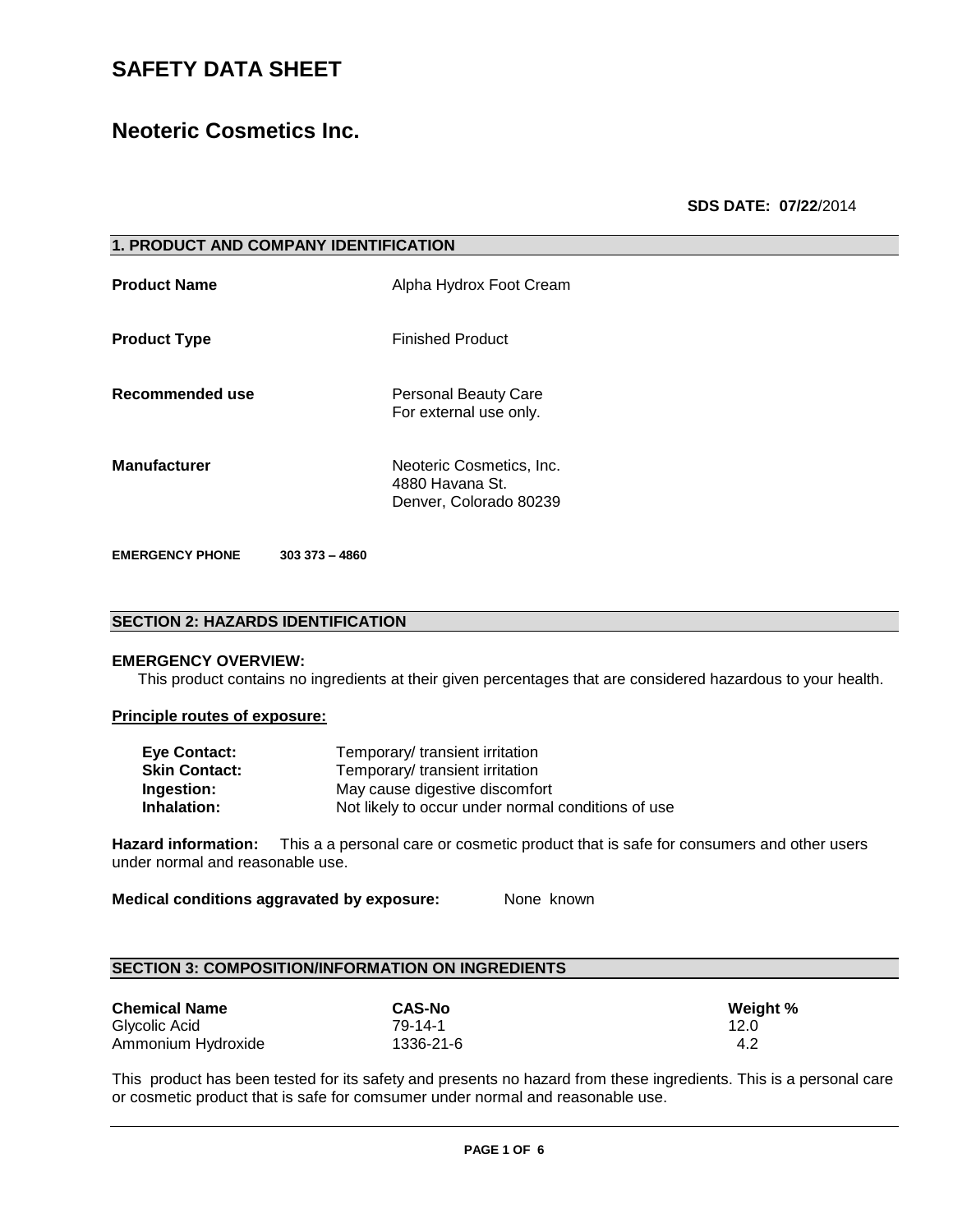# **Neoteric Cosmetics Inc.**

## **SDS DATE: 07/22**/2014

| <b>SECTION 4: FIRST AID MEASURES</b> |                                                                                                                                                      |
|--------------------------------------|------------------------------------------------------------------------------------------------------------------------------------------------------|
| General advice:                      | No hazards which require special first aid measures. When symptoms persist or in all<br>cases of doubt seek medical advice.                          |
| Eye Contact:                         | Rinse immediately with plenty of water, also under eyelids, for at least 10 minutes. If<br>symptoms persist, call a physician. Remove contact lenses |
| <b>Skin Contact:</b>                 | If irritation develops, rinse thoroughly with warm soap and water.                                                                                   |
| Ingestion:                           | If ingested seek medical attention immediately and show the label.                                                                                   |
| <b>Inhalation:</b>                   | Move to fresh air immediately. If experiencing difficulty breathing, seek medical attention.                                                         |
| <b>Protection of first-aiders:</b>   | Use personal protective equipment.                                                                                                                   |
| Notes to physician:                  | Treat symptomatically.                                                                                                                               |

## **SECTION 5: FIRE-FIGHTING MEASURES**

**Suitable precautions:** Use any extinguishing media which is suitable for the surrounding fire**. Extinguishing media:** which must not be used for safety reasons: None<br>
Special protective equipment for firefighters: Wear Wear a self-contained breathing apparatus and full protective gear.

### **SECTION 6: ACCIDENTAL RELEASE MEASURES**

| <b>Personal precautions:</b> | None under normal use conditions.                    |
|------------------------------|------------------------------------------------------|
| Environmental:               | No special environmental precautions required.       |
| Methods for cleaning up:     | Wipe up with absorbent material (e.g. cloth, fleece) |

# **SECTION 7: HANDLING AND STORAGE**

| Technical measures/<br><b>Precautions:</b> | No special technical protective measures required.      |
|--------------------------------------------|---------------------------------------------------------|
| Safe handling advise:                      | None under normal processing.                           |
| <b>Storage conditions:</b>                 | Store per labeled instructions.                         |
| Incompatible products:                     | No special restrictions on storage with other products. |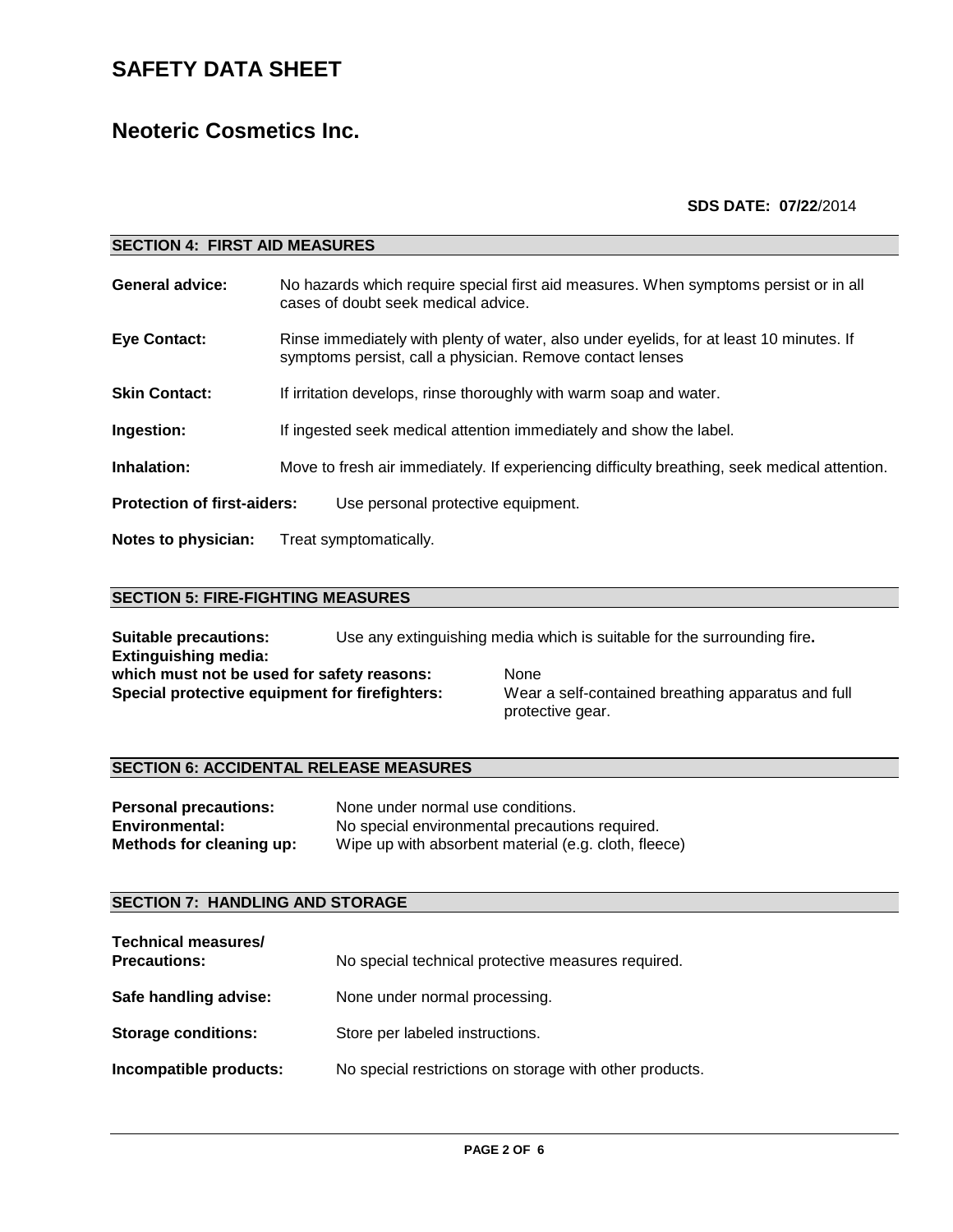# **Neoteric Cosmetics Inc.**

**SDS DATE: 07/22**/2014

## **SECTION 8: EXPOSURE CONTROLS/PERSONAL PROTECTION**

**Engineering controls:** Ensure adequate ventilation.

### **Personal protective equipment**

**Respiratory protection:** None required **Other/general protection:** None

**Eye protection:** Eye and face protection recommended when manufacturing product Hand protection: Protective gloves recommended when manufacturing product **Skin and body protection:** Wear suitable protective clothing.

## **SECTION 9: PHYSICAL AND CHEMICAL PROPERTIES**

#### **Gereral Information**

| Physical state: | Cream               |
|-----------------|---------------------|
| Appearance:     | White               |
| Odor:           | Characteristic odor |

### **Properties**

| pH value:            | $4.00 - 4.20$            |
|----------------------|--------------------------|
| Specific Gravity:    | $1.015 - 1.030$          |
| Flash point:         | Not determined           |
| Boiling point/range: | No information available |
| Solubility in water: | Soluble                  |
| Evapration rate:     | No information available |
| Vapor density:       | No information available |
| Vapor Pressure:      | No information available |
|                      |                          |

### **SECTION 10: STABILITY AND REACTIVITY**

| <b>Chemical stability:</b>       | Stable under recommended storage conditions. |
|----------------------------------|----------------------------------------------|
| <b>Materials to avoid:</b>       | Strong oxidizing agents.                     |
| <b>Conditions to avoid:</b>      | None known                                   |
| <b>Hazardous polymerization:</b> | Hazardous polymerization does not occur.     |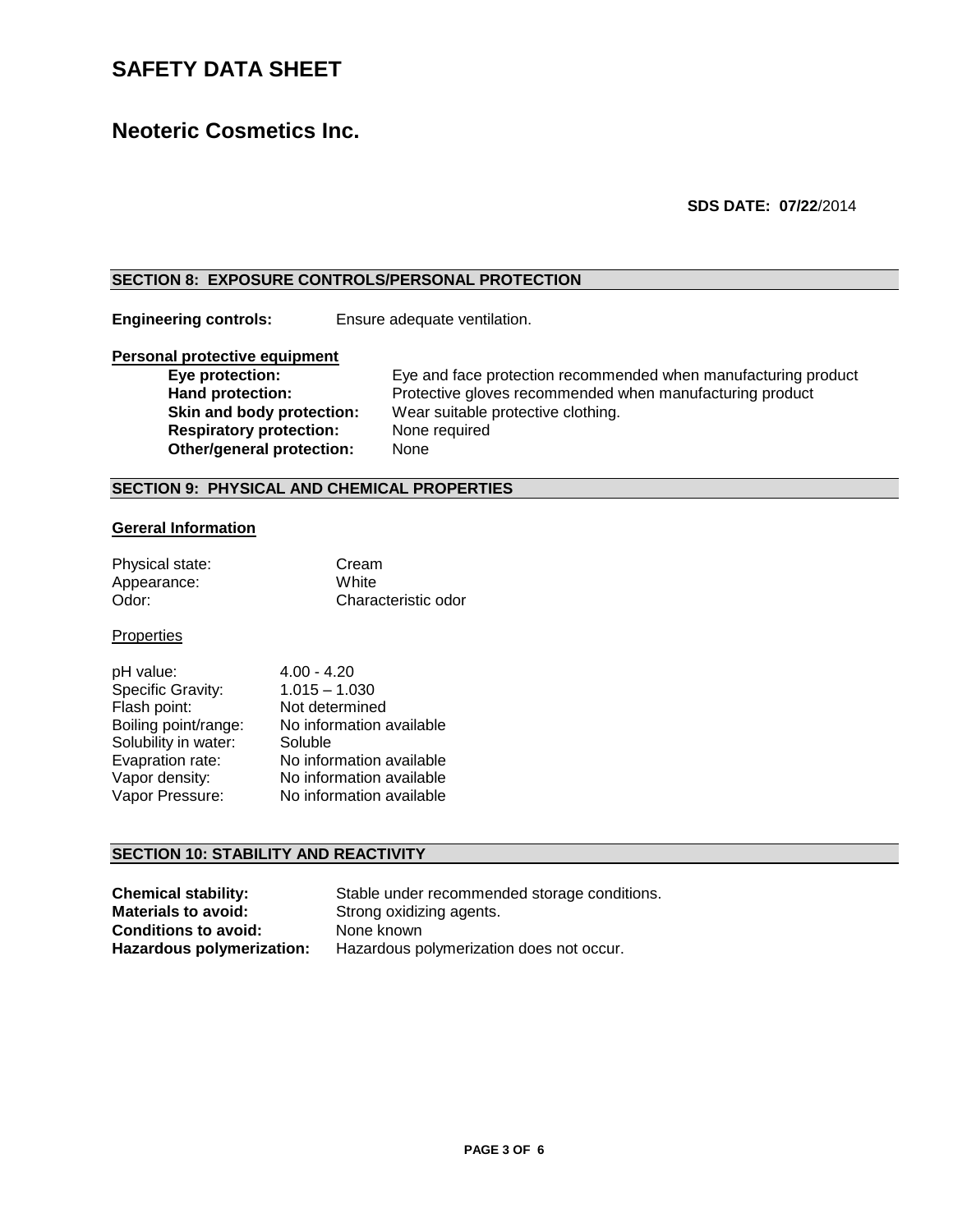# **Neoteric Cosmetics Inc.**

**SDS DATE: 07/22**/2014

## **SECTION 11: TOXICOLOGICAL INFORMATION**

### **Acute toxicity**

| Eye contact         | No hazarad in normal use |
|---------------------|--------------------------|
| <b>Skin contact</b> | No hazarad in normal use |
| Ingestion           | No hazarad in normal use |
| <b>Inhalation</b>   | No hazarad in normal use |
|                     |                          |
|                     |                          |

| <b>Reproductive effects</b>  | None |
|------------------------------|------|
| <b>Developmental effects</b> | None |
| <b>Carcinogenic effects</b>  | None |

## **SECTION 12: ECOLOGICAL INFORMATION**

### **Ecotoxicity**

| <b>Ecotoxicity effects:</b>      | No data is available on the product itself. |
|----------------------------------|---------------------------------------------|
| <b>Aquatic toxicity effects:</b> | No data is available on the product itself. |

## **SECTION 13: DISPOSAL CONSIDERATIONS**

| Waste from residues / unused products: | Dispose of in accordance with local regulations. |
|----------------------------------------|--------------------------------------------------|
| <b>Contaminated packaging:</b>         | Dispose of in accordance with local regulations. |

|                 | <b>SECTION 14: TRANSPORT INFORMATION</b> |                                |
|-----------------|------------------------------------------|--------------------------------|
|                 |                                          | No special requirement needed. |
| <b>DOT</b>      | Not regulated                            |                                |
| <b>TDG</b>      | Not regulated                            |                                |
| <b>MEX</b>      | Not regulated                            |                                |
| <u>IATA</u>     | Not regulated                            |                                |
| <b>ICAO</b>     | Not regulated                            |                                |
| <b>IMDG/IMO</b> | Not regulated                            |                                |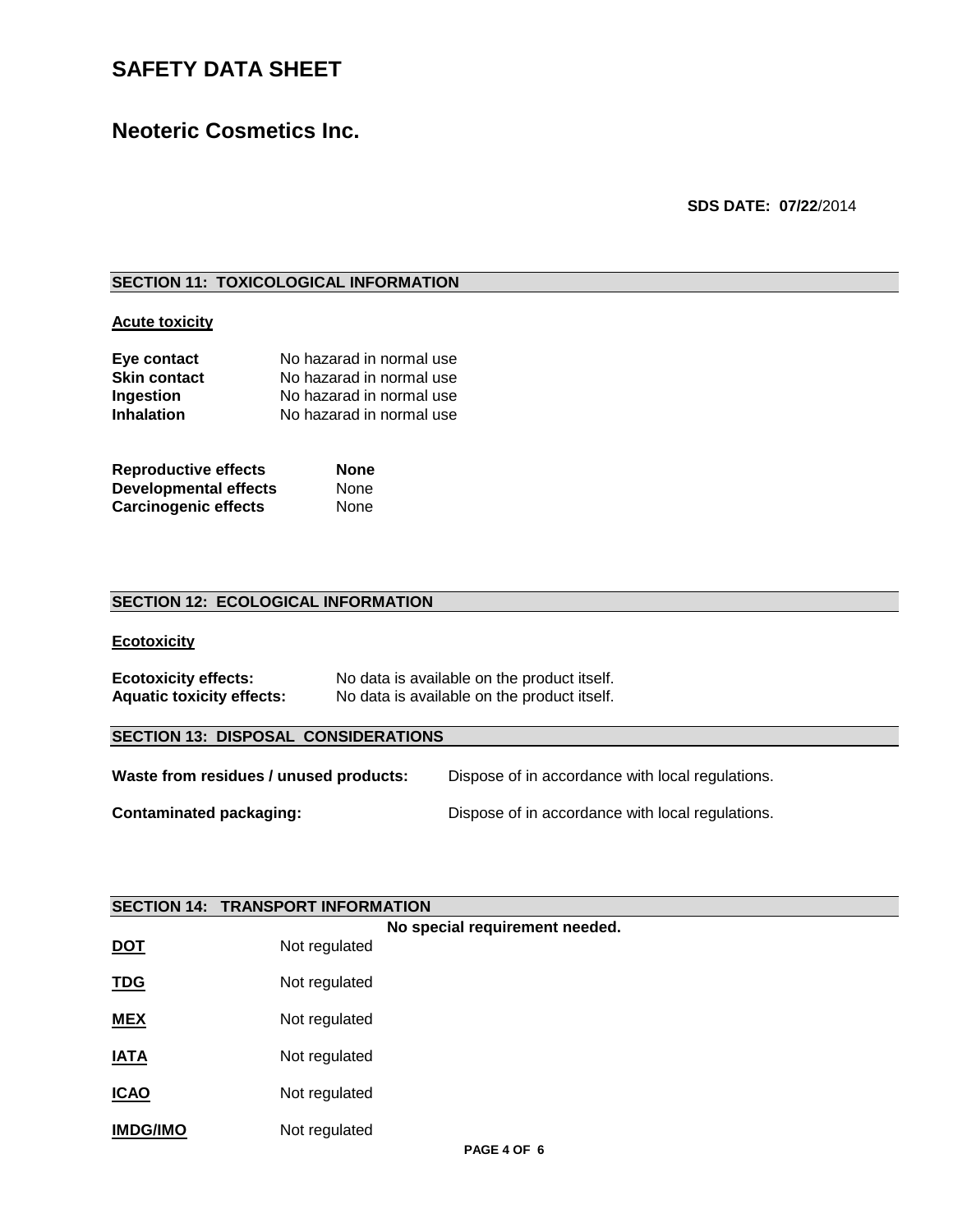# **Neoteric Cosmetics Inc.**

## **SDS DATE: 07/22**/2014

### **SECTION 15: REGULATORY INFORMATION**

### **U.S. FEDERAL REGULATIONS**

#### **SARA 313**

Not applicable for consumers use

### **SARA 311/312 hazard class**

| Acute health hazard:               | None |
|------------------------------------|------|
| Chronic health hazard:             | None |
| Fire Hazard:                       | None |
| Sudden release of pressure hazard: |      |
| Reactive hazard:                   | None |

### **CERCLA**

Not applicable for consumers use

### **Food and Drug Administration (FDA)**

The product described in this Safety Data Sheet is regulated under the Federal Food, Drug and Cosmetics Act and is safe to use as per directions on container, box or accompanying literature (where applicable).

### **Clean Air Act, Section 112 Hazardous Air Pollutants (HAPs) (see 40 CFR 61)**

Not applicable for consumer use

#### **Clean Water Act**

Not applicable for consumer use

## **U.S. State Regulations**

### **California Proposition 65**

This product is not subject to warning labeling under California Proposition 65

#### **International Regulations**

### **WHMIS:**

Not subject to WHMIS classification

This product has been classified in accordance with the hazard criteria of the Controlled Products Regulations (CPR) and the SDS contains all the information required by the CPR.